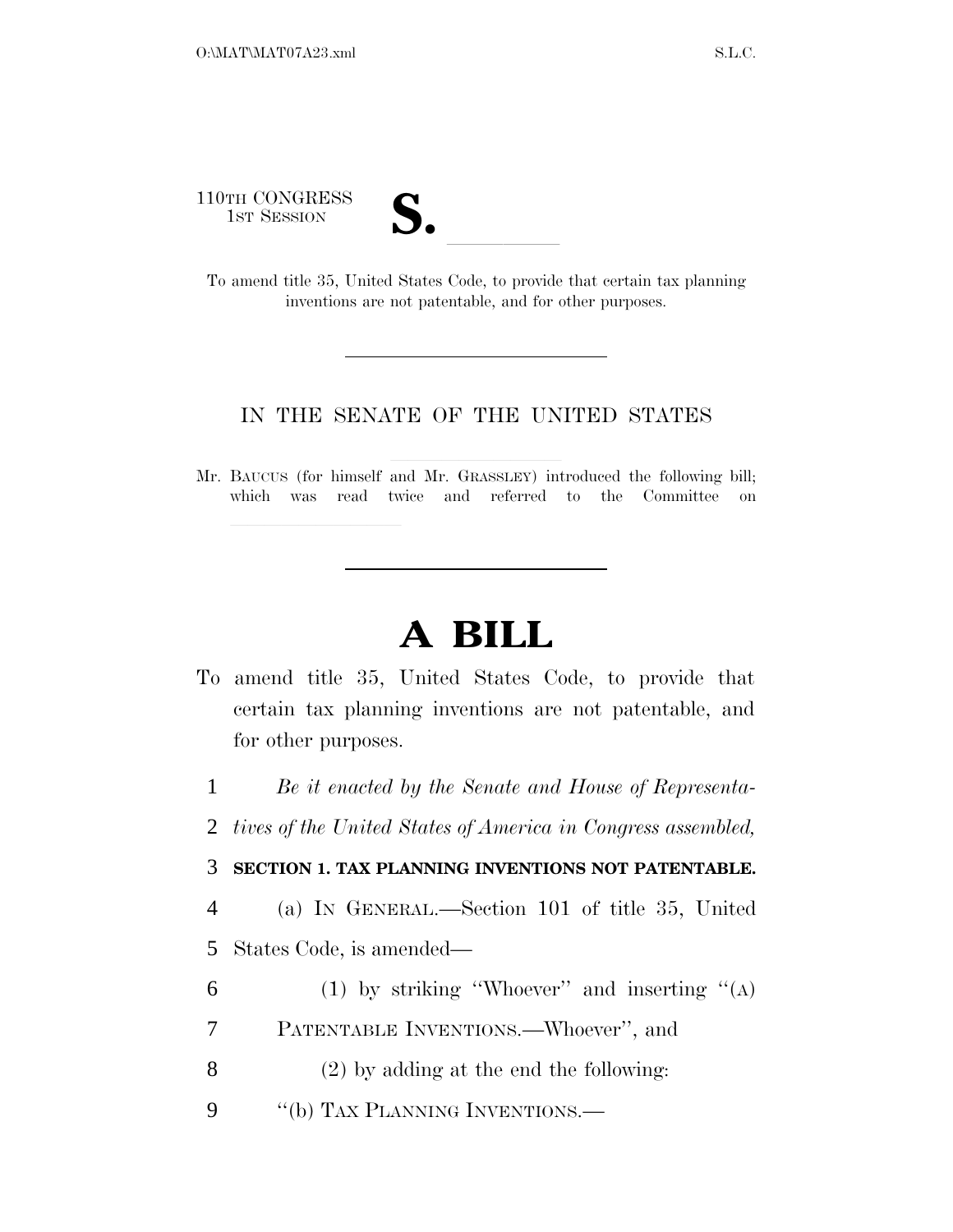1 "(1) UNPATENTABLE SUBJECT MATTER.—A patent may not be obtained for a tax planning inven- tion. 4 "(2) DEFINITIONS.—For purposes of paragraph  $5(1)$ —  $(6)$   $(4)$  the term 'tax planning invention' means a plan, strategy, technique, scheme, process, or system that is designed to reduce, minimize, avoid, or defer, or has, when imple- mented, the effect of reducing, minimizing, avoiding, or deferring, a taxpayer's tax liability or is designed to facilitate compliance with tax laws, but does not include tax preparation soft- ware and other tools or systems used solely to prepare tax or information returns, ''(B) the term 'taxpayer' means an indi- vidual, entity, or other person (as defined in section 7701 of the Internal Revenue Code of 1986),  $\text{``(C) the terms 'tax', 'tax laws', 'tax liability'}.$  ity', and 'taxation' refer to any Federal, State, county, city, municipality, foreign, or other gov- ernmental levy, assessment, or imposition, whether measured by income, value, or other-wise, and